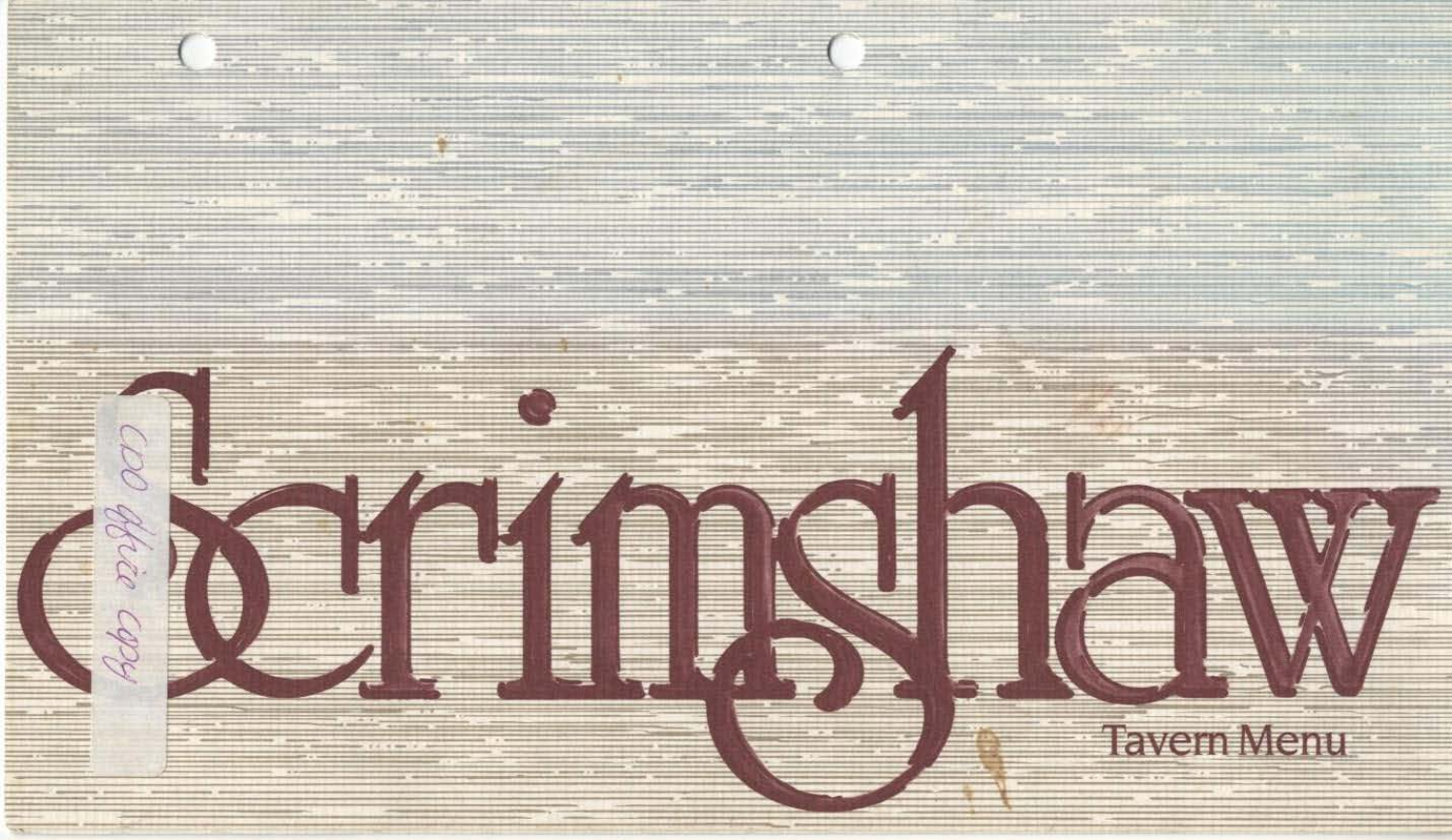# + Hors d'oeuvres

*Gulf Shrimp Cocktail*<br> *Swiss and cheddar cheeses served with mustard sauce*<br>
Swiss and cheddar cheeses served with mustard sauce *large gulf shrimp served chilled with cocktail sauce \$6.95 And gaye and chilled* with cocktail sauce **\$6.95** 

*Freskly shucked and served* on *the half-shell with cocktail sauce \$5.50* 

#### *Mozzarella Sticks Mozzarella slicks fried* **golden** *brown and sen-ed with a mild salsa \$4.25*

*and crackers* (jor 2) \$5.50 *Clams* **or** *Oysters* 

## *Chicken Fingers*

Tender chicken filets, hreaded, fried and served with tangy *sweet and sour sauce \$4.95* 

*Fried Vegetable Piotter*  An *assortment of fried cauliflower, zucchini, and mushrooms served with appropriate sauces \$5.50* 

*New England Clam Chowder*  **Served hot and creamy \$2.50** 

Cold *Deli Your choice oj* thinly *sliced roast beef, turkey: breast, ham and cheese or*  ( *' corned beeJ,* served *on Yvurchoice oJblrad \$5.50* 

+

### *Burger Master*

Soups & Sandwiches

<sup>112</sup>*pound oj Jreshlv ground beeJ, charbroiled and served with lettuce and tomato. Plain or with cheese \$5.00 Cheese and Bacon \$6,50* 

*Chefs Soup Kettle Made fresh daily \$2.00*  +

+

+

# *Colonial Club*

A triple *decker of sliced* turkey breast, *lettuce, tomato, bacon and mayonnaise*  served on your choice of bread \$5.25

+ + + +  $\text{Beer}$   $\leftrightarrow$   $\text{Al}e$ 

We are pleased to present this unique list of special beers for your enjoyment.

| <b>HOLLAND</b>               |                   | <b>UNITED STATES</b>                                     |      | <b>IRELAND</b>            |      |
|------------------------------|-------------------|----------------------------------------------------------|------|---------------------------|------|
| Grolsch, 16 oz.              | 4.50              | Miller                                                   | 2.50 | <b>Guinness</b>           | 2.95 |
| Amstel Light                 | 2.95              | Miller Lite                                              | 2.50 | Kalibur (Non-alcoholic)   | 2.95 |
| Heineken                     | 2.95              | Coors                                                    | 2.50 |                           |      |
|                              |                   | Coors Lite                                               | 2.50 | <b>MEXICO</b>             |      |
| <b>CANADA</b>                |                   | Michelob                                                 | 2.50 | Dos Equis                 | 2.95 |
| Molson Golden Ale            | 2.75              | Albany Amber (Albany)                                    | 2.95 | Corona                    | 2.95 |
| Labbats Blue                 | 2.75              | New Amsterdam (NYC)                                      | 2.95 | <b>CHINA</b>              |      |
| <b>ENGLAND</b>               |                   | Samuel Adams (Boston)                                    | 3.50 |                           |      |
|                              |                   | 130D                                                     | 250  | <b>Tsing Tao</b>          | 2.95 |
| <b>Bass Ale</b>              | 3.50              | <b>GERMANY</b>                                           |      | <b>BELGIUM</b>            |      |
| Watneys                      | 3.50              | Becks Light & Dark                                       | 2.95 |                           |      |
| Samuel Smith's Nut Brown Ale | 3.95              | St. Pauli Girl                                           | 2.95 | Duvel                     | 4.50 |
| Samuel Smith's Taddy Porter  | 3.95              | <b>Dortmuser Union</b>                                   | 2.95 | <b>ITALY</b>              |      |
| <b>SWITZERLAND</b>           |                   | Dinkelacker Light & Dark                                 | 2.95 | Merretti                  | 2.95 |
| Swiss Lowenbrau              | 3.50              | <b>CZECHOSLOVAKIA</b>                                    |      | <b>APAN</b>               |      |
| Moussy (Non-alcoholic)       | 2.95              | Pilsner Urquell                                          | 3.50 |                           |      |
|                              |                   |                                                          |      | Kirin                     | 2.95 |
|                              | <b>DRAFT BEER</b> | JOHN COURAGE - 350<br>Miller Lite 1.75<br>Budweiser 1.75 |      | $max$ SON $EXPORT - 2.25$ |      |
|                              |                   |                                                          |      |                           |      |